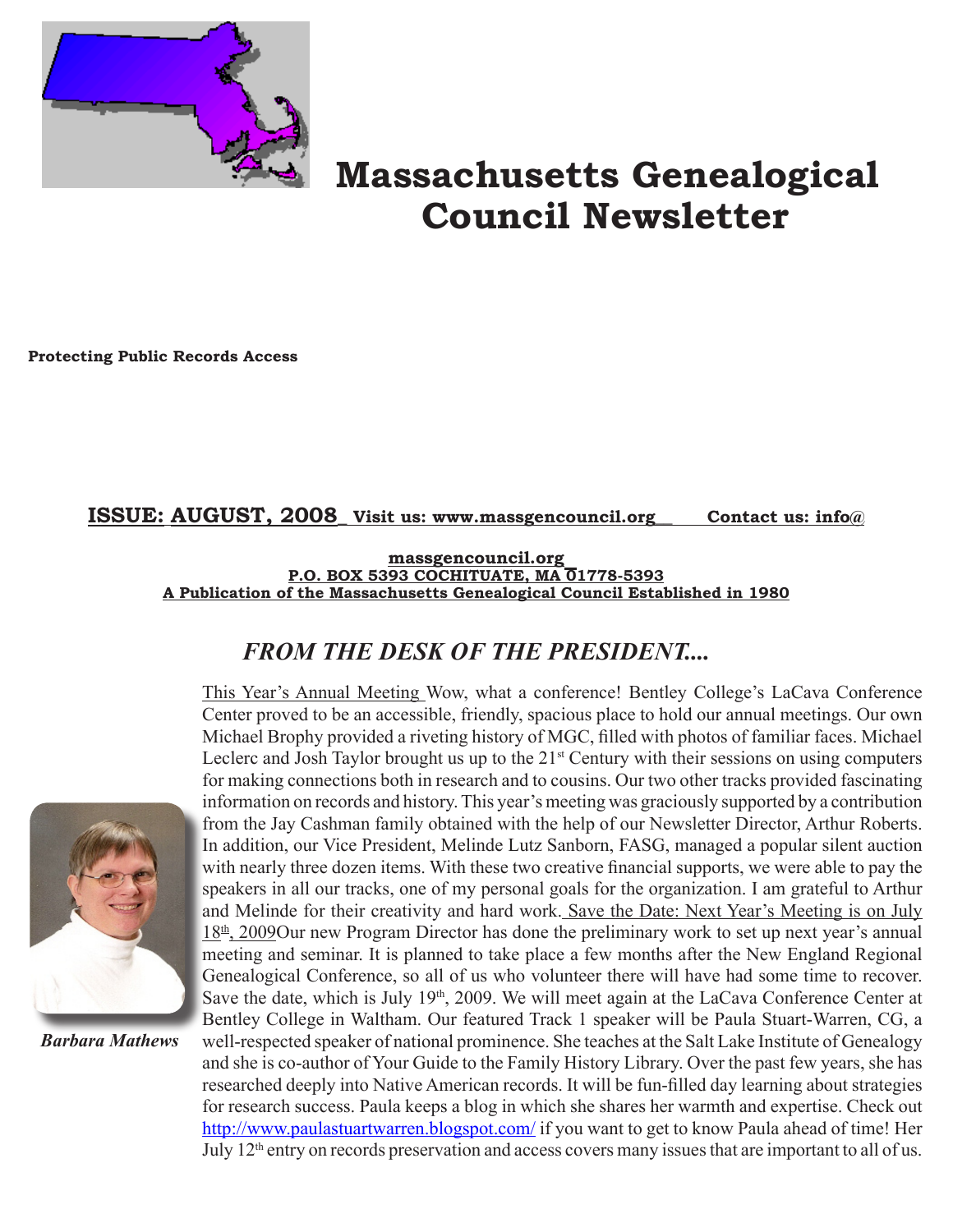

# *THE LEGISLATIVE BEAT!*

#### *Paula Stuart-Warren*

Announcing a New Program Director: Many of you will remember that I asked for volunteers for the job of Program Director after Christine Sweet-Hart, CG, had to reevaluate her commitment after her schedule became more strenuous. We were very lucky that one of our speakers at the April conference stepped forward. Josh Taylor is our new Program Director. Josh represents NEHGS on the MGC board and has experience at the national level organizing for the Federation of Genealogical Societies. Josh's personal contacts are sure to give us fun and informational conferences in the future. He stepped right up to the plate, immediately requesting the feedback questionnaires from our last conference to learn what people liked and what they want to change. Upcoming Board Meetings: All MGC members are invited to our board meetings. Our next few meetings are scheduled for Saturday afternoons. I haven't yet confirmed meeting locations so just send me an email at President@massgencouncil.org in order to get up-todate information. It will also be posted on our website. The upcoming board meeting dates are October 13<sup>th</sup>, December 6<sup>th</sup>, and February 7<sup>th</sup>.

# *FOR YOUR INFORMATION*

### *The MGC Board of Directors*

*Barbara Mathews—President*

*Sharon Sergeant---Secretary*

Kathryn Black Smith---Treas.

Ann Dzindolet---Archives

Sheila Fitzpatrick---Ways & Means

Sue Richardson---Membership

Arthur Roberts---Newsletter

Christine Sweet-Hart---Webmaster

Michael Brophy---Publicity

Shirley Barnes---Corres.

### *Bernie Couming watching our legislators!*

Our representatives in both the Office of the Director of Public Records and in the House Ways and means Committee, (where all Vital Records proposals have resided since March 24<sup>th</sup>) indicate that the Executive Committee yesterday advanced the next agenda of bills for subsequent action. No Vital Records bills were included in that agenda and are unlikely to be included in the two weeks remaining to this (years) legislative session. Should anything change, indicating movement of any of these bills of interest, all members of the House Ways and Means Committee shall be notified and we will be alerted. Of course, after the July31st completion of the formal session, "non-controversial" (unopposed) bills can be processed right up to the final days of the "informal session" of the legislative year on December 31st. This has happened before, most recently in 2006, and only by dint of constant vigilance were we able to thwart a surreptitious effort and prevent passage of a similar mischievous bill. We shall continue our opposition and vigilance to the bills that we've judged unacceptable. Unhappily, our own bill, H-2154, which did not receive a positive report out of the Joint Committee on Public health, despite our extraordinary efforts to gain approval, will also not be likely to move forward out of the House Ways and Means Committee, and will need to be resubmitted once again in the next legislative session for 2009-2010.

# *§ § § § § § § § §*

Bernard Couming---Civil Records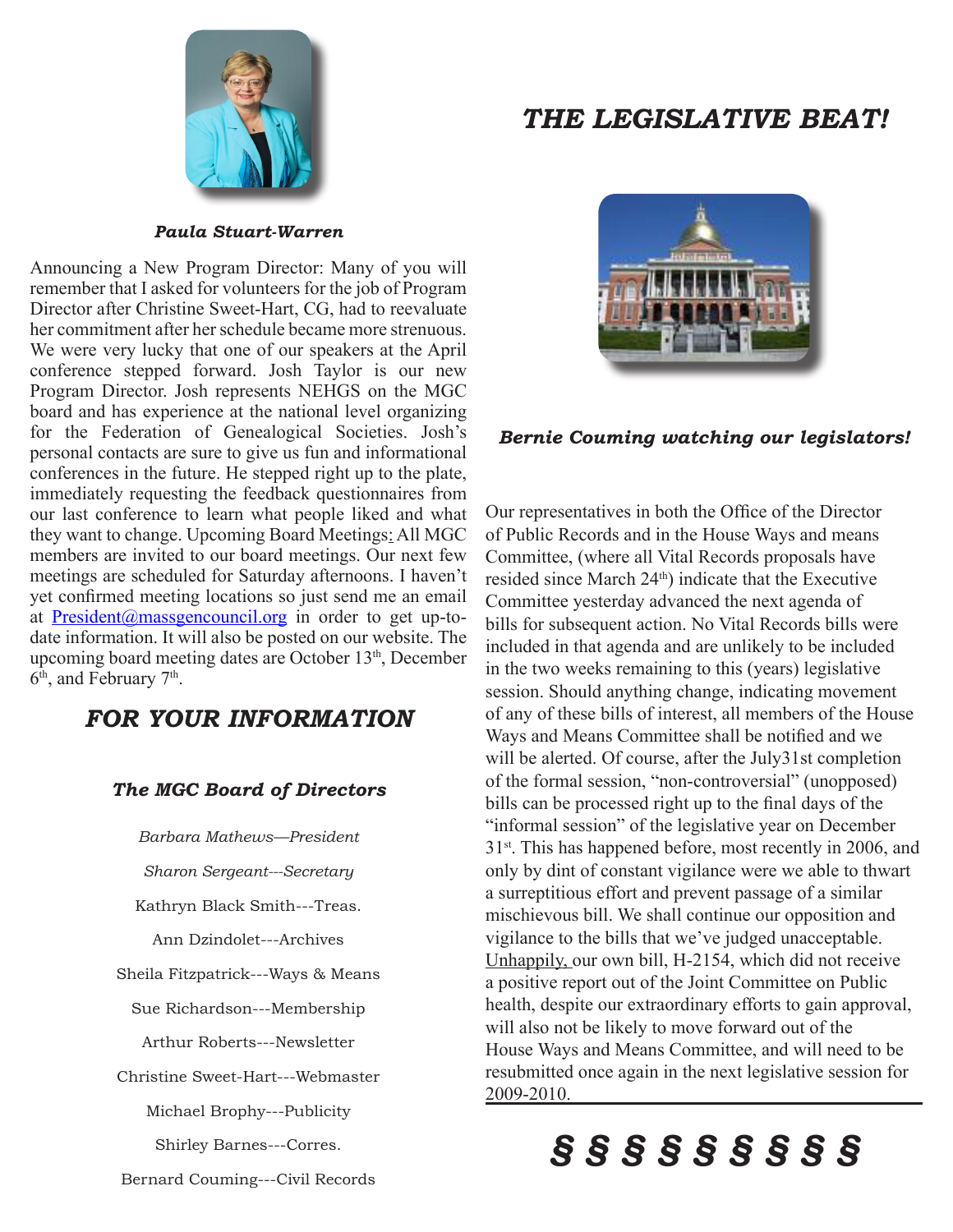## *FROM THE EDITOR……….*



*Arthur Roberts*

Well, this is the third edition of the MGC Newsletter since my reign began and I certainly could not have done it without the help of MGC members and their timely literary contributions. MGC is planning to expand the Newsletter to a quarterly publication and a "Special Issue" for the yearly conference, now scheduled for July of 2009. In order to achieve the primary goal of MGC, to protect and keep public genealogical records, our members must be notified of all the latest news on the subject but it is also important to expand our membership base, ever looking for persons interested in genealogy and the public access to records. New ideas and concepts contributed by its members will keep the MGC strong and its work effectual in a time when it seems that the walls are closing in on some of the infinite freedoms that we once enjoyed without a second thought. Letters, e-mails and calls to your legislators will help raise the awareness of the need for open records. A continued and varied communication between MGC and all its members is also critical. So, feel free to contact me at:

## editor@massgencouncil.org

and you can reach any other Board member through:

### info@massgencouncil.org

We are also compiling a database of e-mail addresses so we can notify our members and other interested parties of any up to the minute developments on the legislative front. The more members MGC has the louder our joint voice will be at the Massachusetts legislature.

# *ANOTHER GREAT SUCCESS!*

The annual MGC Conference at Bentley College in April was another sterling success. From all the speakers to the most successful *Silent Auction* we have ever had a great time was had by all. What is most important is the exchange of comments and ideas by all those attending. In July of 2009 MGC is planning a bigger and better Annual Conference than ever before. The range of speakers will be much greater as will the topics. You can notify us early if you want to reserve your place now. You can be assured that it will be a *standing room only* conference next year.



*It's a long way back to Adam & Eve*

## *A FEW LIGHTER MOMENTS!*

GENEALOGY IS LIKE Hide & Seek, They hide, I seek…

Genealogy: people collecting people…

Genealogy: Tracing yourself back to better people…

Genealogy: Where you confuse the dead and irritate the living…..

I used to have a life, then I started doing genealogy…

Isn't Genealogy fun? The answer to one problem leads to two more…

Genealogist: Some day you will be an ancestor too…

Genealogists never die, they just haunt cemeteries….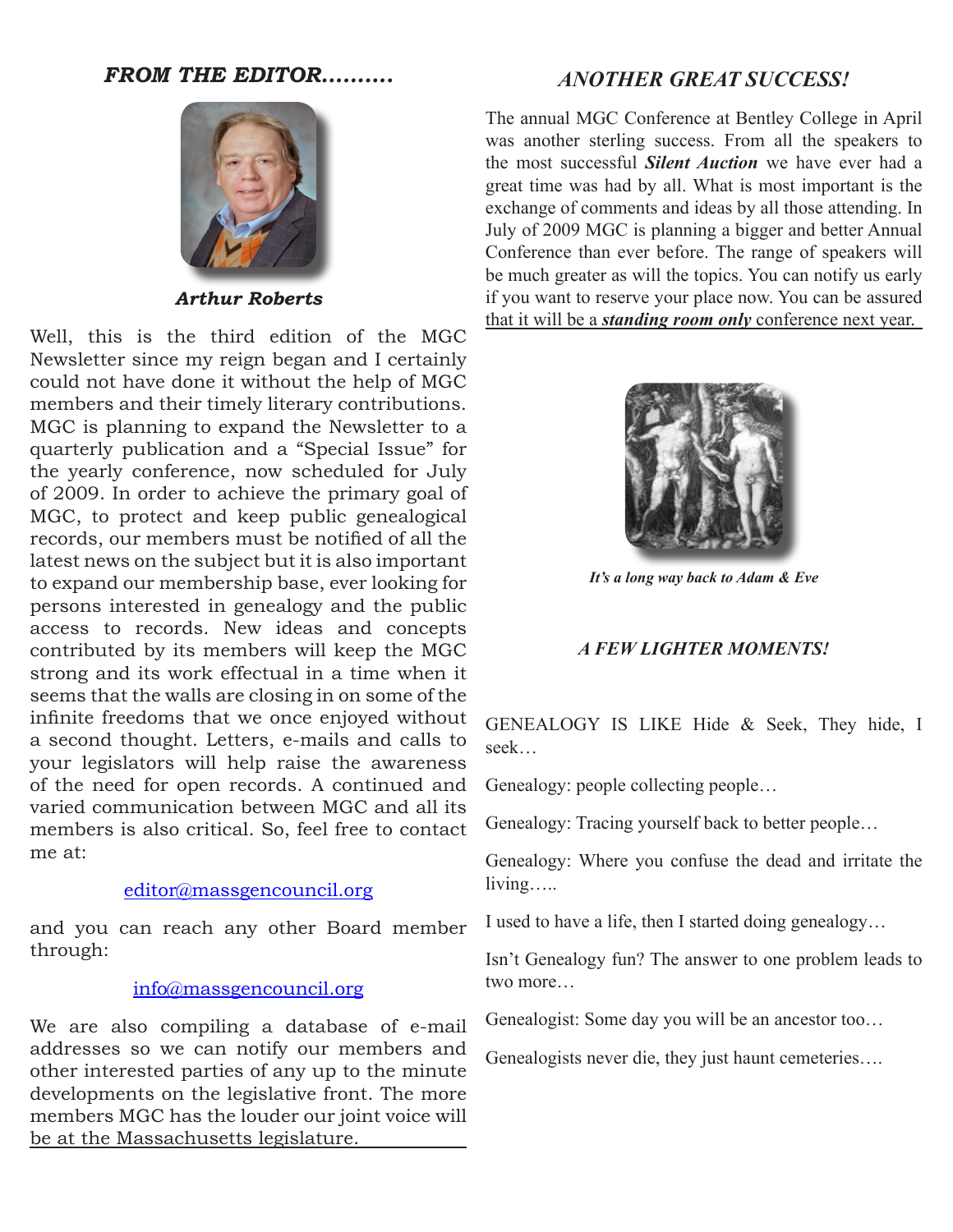## *BROPHY'S CORNER…….*

# *Days and Nights in the Sorority House at Samford*

**Needless to say, I was quite surprised to find my dorm** assignment at the annual Institute of Historic and Genealogical and Historic Research (IGHR) at Samford University was the Alpha Omicron Pi Sorority house. There must have been a mistake right? Or maybe the registration people have a sense of humor and wanted to give me a memorable experience at the Institute?! In any event, I was off to solve the mystery and find out what was going on here. What goes on at Samford stays at Samford correct? Welcome to the maiden voyage of Brophy's corner. I hope to be informative and irreverent in upcoming newsletters as I give my impressions in the often odd but always fascinating world of genealogy and family history. I hope you enjoy. Every year since 1962, the IGHR has taught amateur and professional genealogists the finer points of the field. The week long institute covers topics from *Research in the South* to Military research topics to the course I took this past year, *Irish Genealogical Research.* The courses are taught by first rate instructors in the field on the campus of Samford University, not Stanford, in Birmingham Alabama. One might call the institute a genealogy boot camp for the hopelessly addicted family historian as evidenced by the many regulars who show up year after year. In my course, some of my classmates had already taken the course previously. I am in my second year so I don't qualify yet as a repeat offender. Give me time. At night there were optional lectures to attend. I went to one on improving my lecturing skills with the great Paul Milner, who also gave a speech at the Thursday night closing banquet. Other topics were an introduction to African American research and a talk on Library of Congress Manuscript collections. I was surprised to learn that there are over 3500 manuscripts from Ireland in the Library of Congress Foreign Copying Program (FCP) and plan to check them out the next time I am down in DC.The food was good but dangerous for someone of my appetite when served cafeteria style. When I visited friends who went to private colleges back in the day the food always seem to be better than what I was getting at UMASS. I found the same to be true for my three squares a day at Samford. The café was a short walk from the classroom and the IGHR gave us free snacks at break time. The students who choose to stay at area hotels instead of on campus housing could pay for their meals on campus during the day. As a rabid Boston Celtics fan, I snuck off campus on two nights to have dinner at the local Applebee's and watch the green team beat up on the Lakers on their way to banner number seventeen. I found the IGHR worth the money to go. The tuition was under 400\$ and I flew my favorite airline, economical Southwest, into Birmingham. The on campus housing is cheaper if you get a roommate but either way you will not spend over 300\$ for the week. Part of the appeal for me was to relive my college days the first time by staying in a dorm and bringing my

own sheets and towels, reading lamp, etc. An air conditioned dorm was also a new experience for me with a private bathroom. Speaking of housing, I almost forgot, was I staying in the right place? I found out that the dorms we stayed in my first year were under renovation and that a good number of us were staying in the Greek houses! Since the undergraduates were gone for the semester the IGHR had to put us in the sorority house due to the pre-planned overhaul of the dorms and other overnight activities going on around campus. I even found out that some of the instructors were staying in the same house as I! In any event there were no social mixers that week, no rush week, or fraternity brothers coming over to see their sweethearts. Genealogists generally go to bed pretty early at night (like the dead) and the place was pretty quiet for the week. For that reason, my wife got a good laugh out of the situation and maybe the dorms will be done next year for IGHR 2009. I plan to be there.



*By Michael Brophy*



*Massachusetts Genealogical Council*